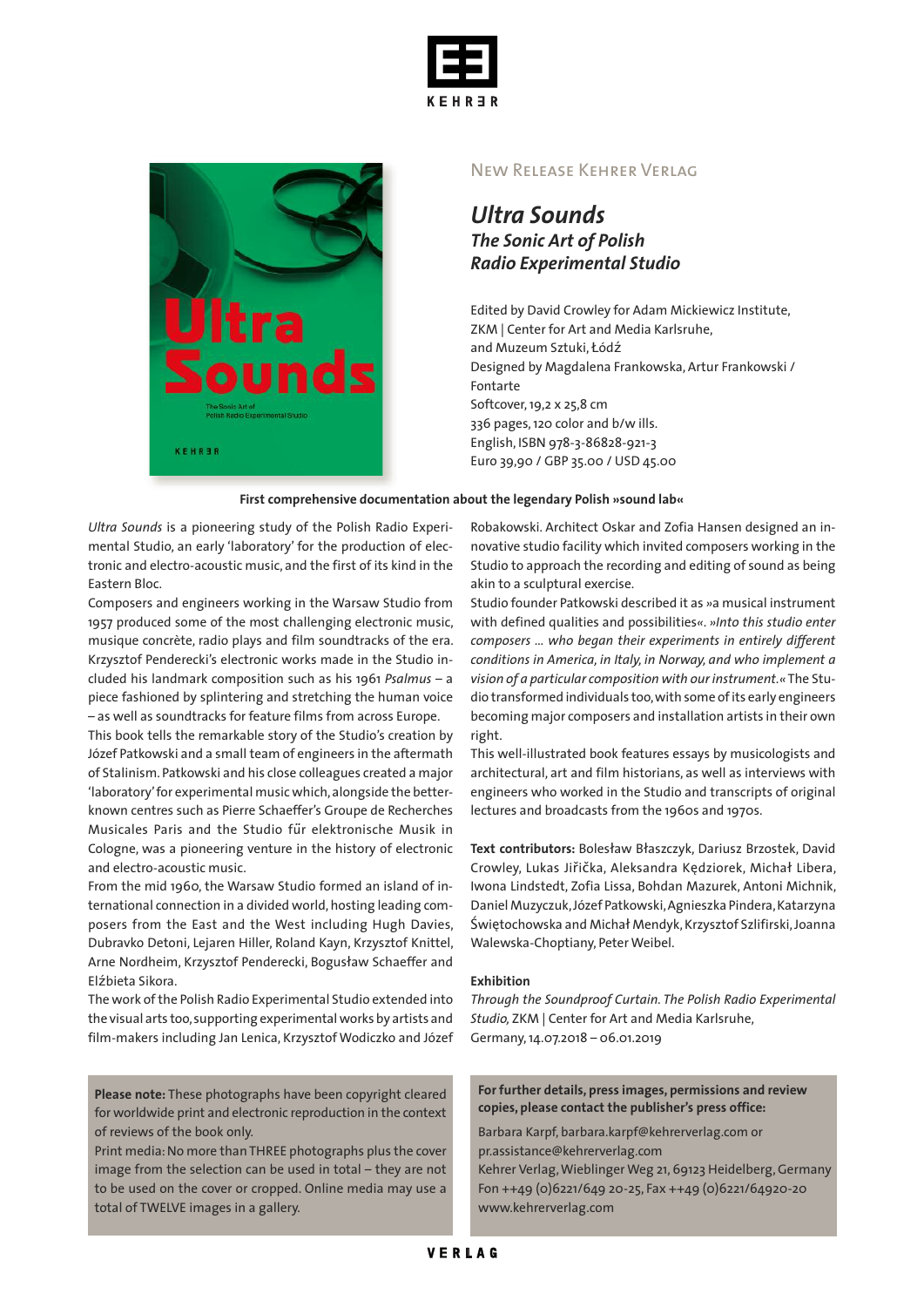

# **Press images**



1 Elżbieta Sikora at PRES, undated. Courtesy of Elżbieta Sikora



2 Bolesław Schaeffer's graphic score for PR-I VIII,1972. Collection of the Muzeum Sztuki, Łodź



3 Polish Radio Experimental Studio, mid-1960s. Courtesy of Museum of Modern Art in Warsaw. Photo: Andrzej Zborski



5 Eugeniusz Rudnik in Polish Radio Experimental Studio, mid-1960s. Photo: Andrzej Zborski / Courtesy of the Museum of Modern Art in Warsaw



4 Polish Radio Experimental Studio, mid-1960s. Courtesy of Museum of Modern Art in Warsaw. Photo: Andrzej Zborski



6 The cover of the score and vinyl record of Bogusław Schaeffer's *»*Symfonia: Muzyka Elektroniczna*«* (Symphony: Electronic Music) designed by Janusz Bruchnalski and issued by Polskie Wydawnictwo Muzyczne,1969. Courtesy of Polskie Wydawnictwo Muzyczne